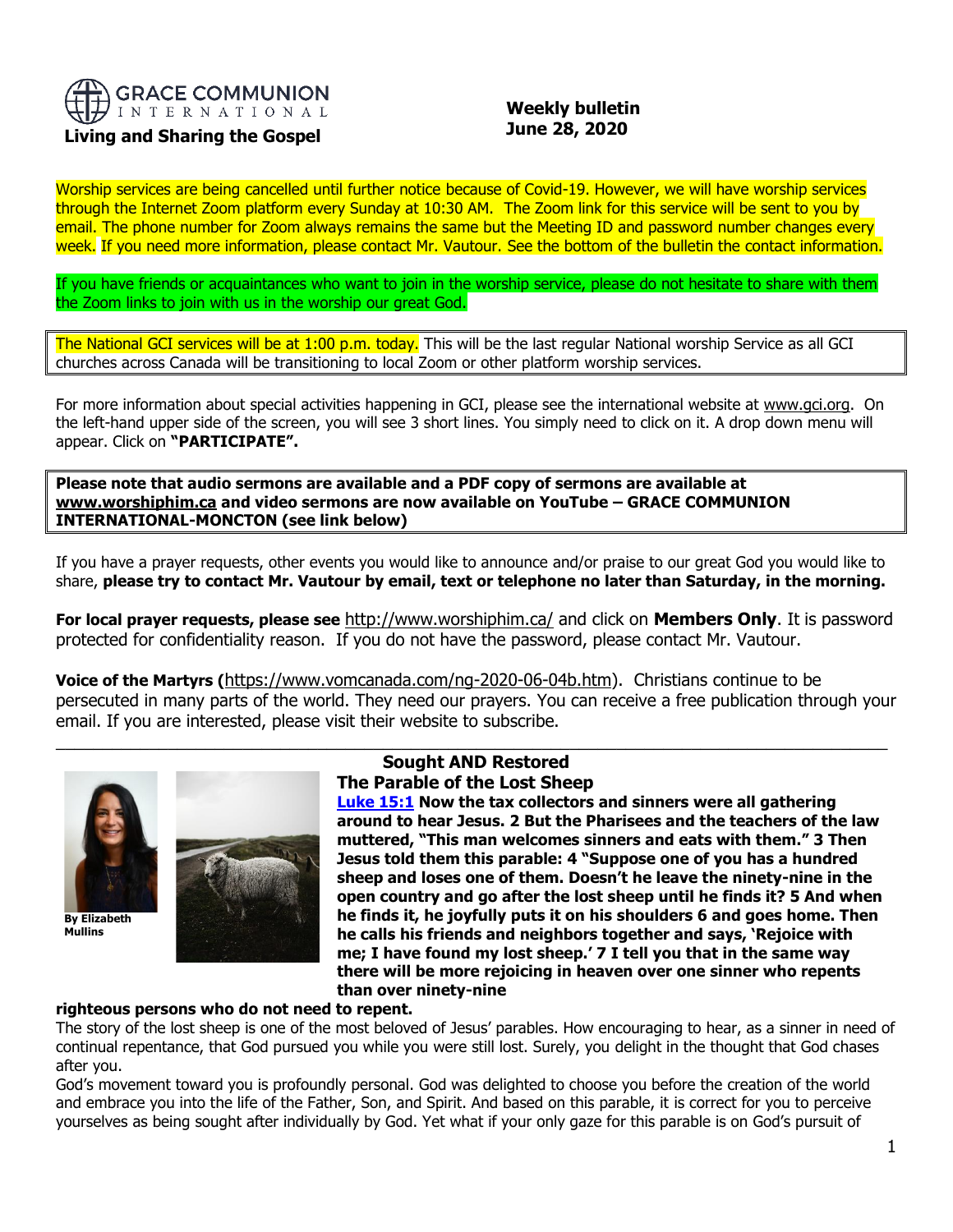you? Could you be missing part of the beautiful imagery and meaning? What gets lost when you are focused solely on your own salvation?

In the metaphorical language of Luke 15, to be rescued from wandering, to be saved from individual lostness is only the Shepherd's first salvific action. The story is incomplete without the Shepherd restoring the lamb to the other ninety-nine. This is so important! We have all been gathered back, not just back into union with God but back into fellowship with one another. It is within this context of a community, a holy people, that we participate in the mystery of God's renewal and we experience being conformed to Jesus' image.

Dear one, be encouraged that your story does not end at Jesus saving you from your personal sin and private darkness. That was just the beginning! You were made for so much more than to merely be saved from something. You were saved for true life and flourishing in communion with the Triune God and with your sisters and brothers.

**Prayer:** Father, Son, and Spirit, open our eyes to the wonder and hope that we belong to one another. Plant it in our imaginations, to be expressed in our creativity, and to be lived in our bodies. Thank you for the privilege of participating with your eternal, loving purposes through your Body.

 $\_$  , and the set of the set of the set of the set of the set of the set of the set of the set of the set of the set of the set of the set of the set of the set of the set of the set of the set of the set of the set of th

## **Who is the Spirit? (Doctrine of the Holy Spirit, part 3) (from** [http://thesurprisinggodblog.gci.org/\)](http://thesurprisinggodblog.gci.org/)

By [Ted Johnston](https://www.blogger.com/profile/08677739021765621811) - [June 24, 2020](http://thesurprisinggodblog.gci.org/2020/06/holy-spirit-part-3.html)

This post continues a series presenting "The Person and Work of the Holy Spirit" by Dr. Gary Deddo, President of [Grace](https://www.gcs.edu/)  [Communion Seminary.](https://www.gcs.edu/) For other posts in the series, click [http://thesurprisinggodblog.gci.org/2020/05/holy-spirit-part-](http://thesurprisinggodblog.gci.org/2020/05/holy-spirit-part-1.html)[1.html](http://thesurprisinggodblog.gci.org/2020/05/holy-spirit-part-1.html)

You have probably heard the triune God referred to as one in three and three in one. Though that is not an incorrect statement, it's easily misunderstood. Why? Because it can sound as if we are stating that God is both three and one of the exact same thing. But that makes no sense. God is not one being and three beings; nor is God one person and three persons. To avoid misunderstandings, it's better to say that the triune God is **one in being and three in divine Persons**. Let's explore what this means as we continue this series on the doctrine of the Holy Spirit.



Fundamental to the discipline of theology is making sure we don't talk about God as if God was a creature. This way of disciplining our thinking takes some time and effort to catch on to, and that is why GCI takes great care in teaching people to think about God *according to God's nature*. That means, for example, not thinking about God as a big human being in the sky.

## **God is three divine Persons**

The doctrine of the Trinity asserts that God is *three divine Persons*. What does that mean? We begin by noting that God is not a "person" the way we are. As humans, we are images of God, but God is not an image of us. Because divine Persons are not exactly the same as human persons, we have to distinguish them.

Perichoresis (source unknown)

Were God three persons exactly like we are persons, then God would be three beings, since human persons are separate beings. When speaking about God, we're not using the word "person" in exactly the same way we do about ourselves. In speaking of the Father, Son and Holy Spirit as divine (not human) Persons, we affirm that these personal names and personal relationships between the three Persons reveal the reality of who God is. God knows himself as Father, Son and Spirit. There are real and eternal relationships in God which Scripture characterizes in several ways including mutual knowing, loving, glorifying, and oneness.

What we think about human persons in living, loving and holy relationship with each other does, to a degree, reflect the truth about God in the sense that God is more like a community of three human persons than like any other created thing. We could switch this around and say that the Father, Son and Holy Spirit are the original and real Persons, and since we are somewhat like them, we can borrow the term "person" to speak of ourselves as individual human creatures. That said, we must be careful to note that God is not like a single, lonely, isolated individual.

## **God is one in being**

As individual human persons, we do not, and we cannot have the same kind of unity (oneness) with other persons that the three divine Persons have. Their unity is their being -- the three divine Persons are one in being. The sense of unity we experience as human persons cannot match that.

The kind of unity of God revealed in Christ was so unique that the church teachers eventually came up with a unique word to represent that one-of-a-kind unity. That word is **perichoresis**. It is Greek and often is not translated because it has a unique meaning that can't exactly be translated. It means most literally to *envelope* one another or to *make space* for one another. It has also been translated as *mutually indwelling* each other, or having a *coinherence* in each other, or in-existing in one another. This language represents Jesus' teaching that he is "in the Father and the Father is in [him]" (**[John 14:11](https://biblia.com/bible/niv/John%2014.11)**). It is also just what we see lived out in the Gospels as we watch and hear Jesus in his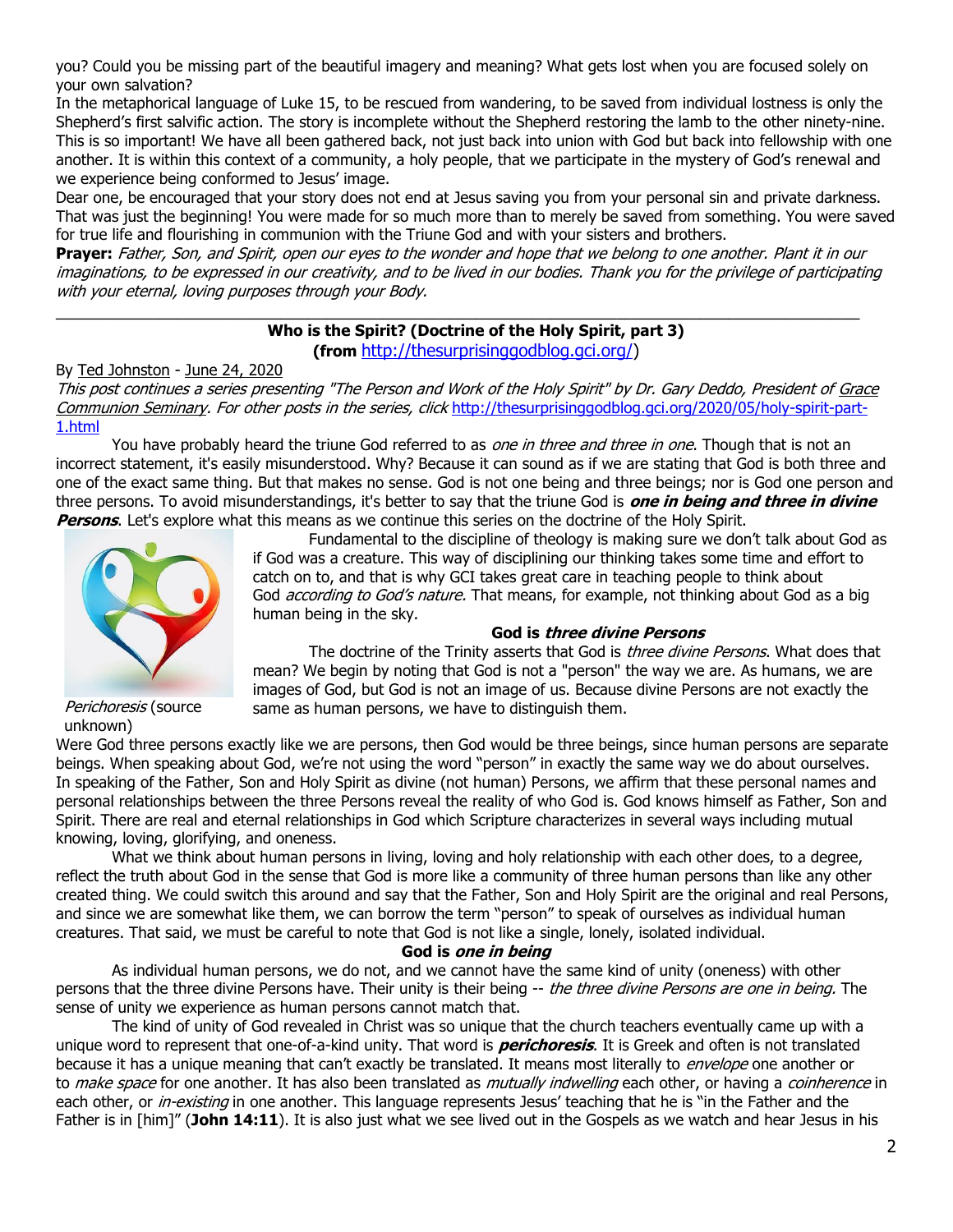dynamic relationship with the Father and the Spirit. This unique unity has also been explained by saying that the whole of God, all three Persons, are present in each of the Persons. So, each in being is fully God even though distinct in Person so that there is a real relationship and exchange going on from all eternity between the three divine Persons. As the Athanasian Creed summed it up: the unity of God is a Trinity and the Trinity of God is a Unity. We can try to put this into a single word: God's unity is a tri-unity.

Given this tri-unity, everything we can say about the Spirit, we can say about the Father (or the Son), except that the Spirit is not the Father (or the Son). Why? Because the divine Persons mutually indwell one another, and so are equally God -- equally and together God. They have an absolutely unique kind of unity so that they are distinct in divine Person but united in being. Unlike creatures, the unity of being doesn't undo the difference of Person and the distinction of Person doesn't undo the unity of being. Remembering this will help us get our language squared away so that we don't grossly misrepresent who God is.

#### **What kind of God is the triune God?**

The doctrine of the Trinity, so far as it goes, faithfully identifies who God is. However, its purpose is to protect the mystery of God's nature, not explain it away. That said, when we add up what the doctrine asserts, we are given significant, biblically accurate understanding about the kind of God that God is. It declares that God has his being by being a fellowship, a communion of divine Persons. The biblical witness then shows us that all the relationships that flow from God's being are forms of love. Begetting, being begotten and proceeding are all relationships of loving exchange. This is why we can say with John that God is love. We also can see what Jesus means, and why he says he loves the Father and the Father has loved him from all eternity. It makes sense that Jesus tells us that as the Father has loved him, so he loves us; and that as he has loved us, so we ought to love one another. No wonder then that the ways of the people of God can be comprehensively summed up in the two commands to love God and love neighbor.

The relationships internal and external to God are filled with holy loving. God is a fellowship kind of God -- a communion kind of God. God is not a lonely being floating out there from all eternity "looking for someone to love." God is the fullness of holy love, the fullness of fellowship and communion. Bringing it all together, we can say that the Father and Son have their fellowship and communion in the Holy Spirit.

The triune God who in his being is love, is very different than an isolated individual God who can't love until there is something else outside of God to love. The God that is fullness of fellowship is very different from one who exists with no internal and external relationships, one in whom there is no giving and receiving, in whom there is no exchange of knowing, loving, glorifying of one another. Such a god would be very different from the God we come to know through Jesus Christ, according to Scripture.

To summarize: the Christian God is a fellowship, a communion. This triune God has his being by being in relationships of holy loving. Those relationships are, in particular, eternally begetting, being begotten, and proceeding - each a unique form of holy, loving exchange. Those are the key words we have in allowing us to point to the amazing reality of who God is. And these are the essentials to remember if we are going to go on and talk about the Holy Spirit.

#### **Who is the Holy Spirit?**

If the Holy Spirit first exists in relationship with the Father and the Son, then that is the first thing we need to know, not the Spirit's relationship to us or our relationship to the Spirit. Those come afterwards. There was a time when nothing other than God existed and the Holy Spirit was perfectly happy being the Spirit of the Father and the Son. The Spirit doesn't need us to be the Spirit. There was a time when there was no creation. At that time God was the fullness of fellowship in Father, Son and Holy Spirit.

In answer to the question, who is the Holy Spirit? the simplest answer is that the Spirit is the Spirit of the Father and the Son. That means that whenever we speak of the Father and Son, or hear about them in Scripture, since God is one in being, the Spirit is also involved in some way, whether or not it is explicitly stated. The Spirit *always* has something to do with the Father and Son. It's true that we don't always remember this connection. And we probably should make it more explicit more often. So, when speaking of the Father or the Son we do not exclude the Spirit, because the Spirit is the Spirit of the Father and the Son. Reference to the Son involves the Spirit and the other way around. We can't talk about the Holy Spirit apart from the Son, because the Holy Spirit is the Spirit of the Son. If we assume we can think of one without the other, we're misrepresenting who the Spirit is because the Spirit has his being, is the Person he is, by being in an essential relationship. We don't always spell this all out, and it would be better if we did see and make all the connections. A full understanding will always seek to grasp all the Persons in their relationships. The *who*, not *how*, of the Spirit

When seeking further understanding about God, we tend to look for answers to *how?* questions, such as, how does God operate his providence over all of history and nature and everything else? It's understandable that we would ask such questions. We want to know the mechanisms, the machinery. We want to know the chain of cause and effect as it pertains to God's acts. The problem is that the *how?* questions tend to take us in a wrong direction. Instead we need to as the who? questions. We need first to identify the agent responsible for what takes place. And when it comes to who? questions concerning God, the answer often is the Holy Spirit, who is the agent of God's actions. In short,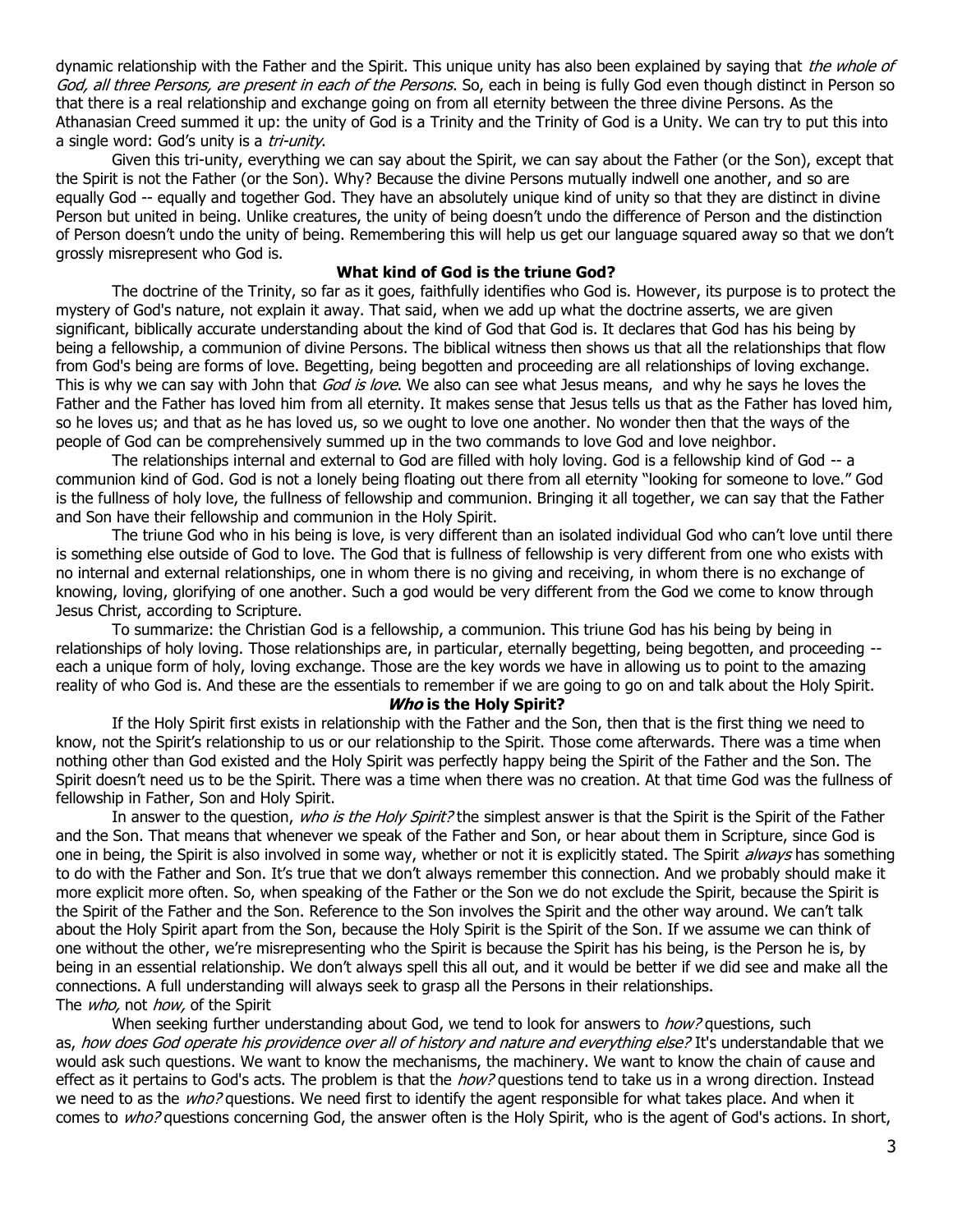our how? questions are frequently answered this way: By the Holy Spirit! And the reality is this: we can know the who, without knowing the how!

Consider this: does Jesus tell Nicodemus the mechanism of how one becomes born from above? Does Jesus offer Nicodemus a technique? Does he list a bunch of rules that if you do this and that and the other, then bingo, the new birth happens? No. Jesus explained to Nicodemus that, because the Spirit works more like the wind, no such how? explanation can be given. The working of the Spirit can't be controlled or predicted by us. That's the nature of who the Spirit is, and so how the Spirit works!

It's understandable that we have many questions -- especially about the Christian life. But such questions are actually answered simply by identifying the agency of the Holy Spirit. And that's it. But we often want more -- we want an explanation about some mechanism, technique or about steps to take. We feel that there needs to be a combination of conditions that we fill in order to get the Spirit to work. There is quite a bit of teaching in Christian circles that speculates about and even invents techniques and methods that can be used to fill in the gaps between what Scripture tells us, and what we, like Nicodemus, often want to know  $-$  answers to our  $how$ ? questions that would tell us exactly what conditions we need to fill in order to get the Spirit to work, or to work more effectively. However, shouldn't we stop where Scripture stops, rather than succumb to speculation or invention?

Many of the current controversies and differences of emphasis between various teachings and ministries actually have to do with their lining up behind a favorite technique or mechanism, or a particular list of conditions needed to get what we're looking for from the Holy Spirit. The arguments and controversies are most often over which teaching offers the best how to. But when we go down that road, we've already forgotten most of who the Spirit is. On that road we easily are tempted to mistakenly assume that God can be divided up, asking such questions as "can you have the Spirit without having the Son?" or "can you have the Son without having the Spirit? Another mistake is to assume that the presence and blessing of the Spirit comes not by grace but by technique or by us fulfilling certain preconditions, leading us to ask "what steps do we need to take before we can effectively have and use the gifts of the Spirit?"

#### **By the Spirit of the Father and Son answers the how? question**

When we take into account the full testimony of Scripture, the questions and controversies that arise concerning the Spirit can be addressed. This involves accounting for the very nature and character of the Spirit. That means, for example, understanding that the Father, Son and Holy Spirit are one in being, and thus you cannot have one without the other. The unity of the Persons in being and in action is indicated in biblical revelation. For example, we are told that no one truly proclaims Jesus is Lord except by the Spirit (**[1 Cor. 12:3](https://biblia.com/bible/niv/1%20Cor.%2012.3)**). God doesn't split up, having the Son heading off saying, "Goodbye, Spirit. I hope you catch up later." God is one in being but also one in action. The three divine Persons act and work together.

Many if not most current controversies have forgotten some of the most fundamental things about who God the Spirit is. But, of course, if forgotten, this is what can happen. Our thoughts can head in all directions and we can end up speculating in order to answer misguided questions. We can just grab random Bible verses and try to throw them together to come up with an answer. When that happens, we end up with different groups gravitating around what they regard as key verses to prove their point, but they have left behind the more fundamental teaching and reality of who the Spirit is. The fundamental thing, the answer to the Who? question regarding the Spirit is often forgotten and so the answers promoted are inconsistent with the deeper more central truth of the Spirit who is one in being and one in working with the Father and the Son.

Biblical revelation about the ministry of the Spirit is often presented in connection with mention of at least one other divine Person. So for example, only the Holy Spirit can break into a person's pride and enable them to recognize that Jesus really is their Lord and Savior, come in the flesh, as one of us (**[1 John 4:2](https://biblia.com/bible/niv/1%20John%204.2)**). We only have the Spirit because he is sent by the Son from the Father (**[John 15:26](https://biblia.com/bible/niv/John%2015.26)**). If anyone is convicted by the message of the gospel it is because the Spirit is at work (**[1 Thess. 1:3-5](https://biblia.com/bible/niv/1%20Thess.%201.3-5)**). Jesus sends the Spirit to bring persons to an acknowledgment of sin and the need for judgment and righteousness (**[John 16:8](https://biblia.com/bible/niv/John%2016.8)**).

As Paul tells us, when the "Spirit of sonship" comes upon us, we cry out "Abba Father" (**[Romans](https://biblia.com/bible/niv/Rom%208.15)  [8:15;](https://biblia.com/bible/niv/Rom%208.15) [Galatians 4:60](https://biblia.com/bible/niv/Gal%204.60)**). Why do we cry out "Abba Father"? If you know who the Spirit is, the answer is obvious. Because God is one in being and one in action. Isn't that amazing? The whole Trinity is involved in that one simple and profound cry of our hearts. When the Spirit acts, he acts in unity with the Father and the Son, bringing our worship all together in the fellowship of the Trinity.

When Jesus says, "Go out and baptize them in the name" (singular) and then gives them the one name: "Father, Son and Holy Spirit," we should not be surprised. The name we're given matches the reality: Father, Son and Holy Spirit is the one name of God. A simple way to say this is that God is the Father-Son-Holy-Spirit-God, as if it is one name instead of three names. It really isn't three separate names, but a threefold name. It is three divine Persons, but we're baptized into one name. Jesus' instruction makes sense if that is who God is, and so how God acts and has his being.